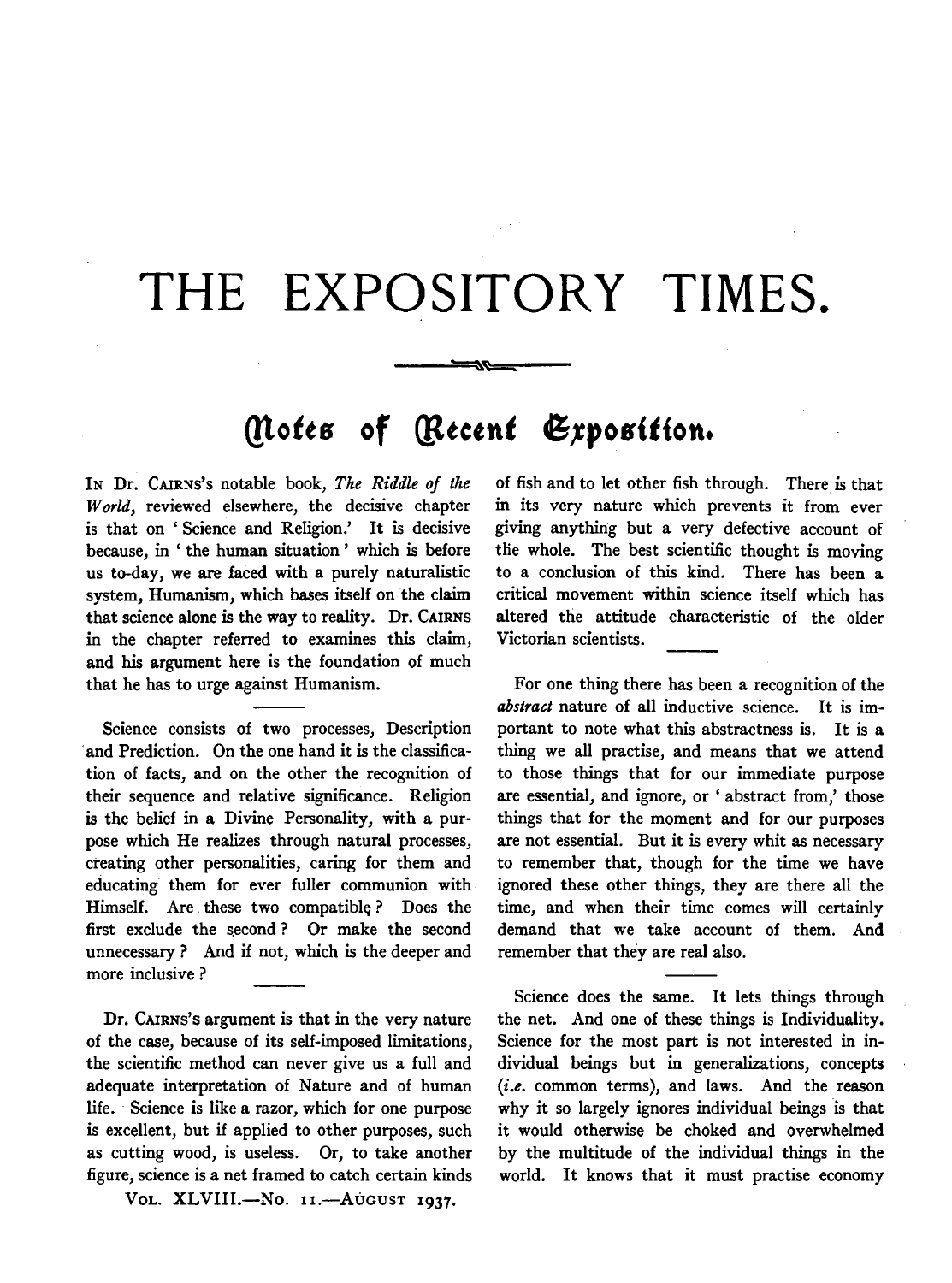of thought. It is always seeking concepts, common terms, like man, cloud, tree. It deals with schemes and laws. It has to ignore a great deal that is real in the world, or it would not get on with its business of description, classification, and prediction. Here is a fact which of itself refutes the idea that science is the only pathway to reality.

Another of the things that escape through the net is history. It is clear that human history is a part of reality. The experiences and achievements of human beings are, to say the least, as real as the movements of the planets. Yet it is equally plain that if a purely scientific history of any people were written in which the aim of the writer was what is here stated, namely, the disclosure of uniform laws with a view to prediction of the future, the result would be a grotesque failure, utterly unlike the living and breathing tragi-comedy of human life. It would be only one degree more absurd to try to describe a day in the life of a man in the formula of algebra.

We are utterly unable to predict accurately the future of human action. We can predict and reckon upon the path of an asteroid, but who can predict the pathway of a man ? What would not the Cabinets of the great Powers and the little Ententes of to-day, what would not the Stock Exchanges of the world, give for such knowledge? Yet all the economists and psychologists of the earth cannot give them such knowledge. Science can never give such knowledge because in the very centre of his personality every human being is free and individual, and so eludes all the meshes of the classifying and generalizing methods of science.

It is worth underlining this fact. Individual men and women are unquestionably great and potent factors in the course of history. They are, moreover, creative figures. They bring something new into the field. They cannot be explained as instances of general laws. Muhammad, Joan, Luther, Napoleon, Lincoln, what general laws can explain any one of them ? Yet, if science gives us the final and all-determining word, how are we to evade this preposterous conclusion ? They pass easily through the meshes of all merely generalizing thought, and by so doing each one of them is a demonstration of the inability of science to penetrate to the heart of reality. It is not too much to say, then, that the whole theory of the sufficiency of science breaks down on this fact alone, and that it cannot adequately explain human history.

Once more, another thing that escapes through the meshes of the net is human freedom. Scientific men of the naturalistic type deny its existence. They hold that every thought and feeling and volition is determined by the mechanism of our brains and bodies, and that these are simply so many cogs in the wheels of the great world-machine. But Dr. CAIRNs, in a passage of great interest and· cogency, points out that recent science, 'by its 'quantum' theory, is revealing: a. contingent element in Nature herself. It is being realized that her laws are not so much causal Jaws as statistical laws, like the principles on which instirance is based, certitude with a great mass but contingency in individual cases. And this fact only emphasizes the moral conviction universally held by men and women of the possession of personal freedom and responsibility. It may therefore be said with confidence that mechanical determinism can no lenger claim the support of physical science.

There is, of course, much more that science cannot include in its review of the world. And that is dealt with in later chapters, particularly in that entitled ' The Moral Pathway to Reality.' . But Dr. CAIRNS in the section on ' Science and Religion ' has given us a piece of analytic criticism which is a real contnbution to a sound apologetic. He admits that religion needs science, but the conclusion of his analysis at this point is that just as much science needs religion. 'For its stability and honour' it needs either God or ' something very like Him.'

Dr. W. A. Visser 'T Hoorr is making a great name for himself in the student world. Having succeeded Dr. John R. Mott as General Secretary of the World's Student Christian Federation, he. has revealed him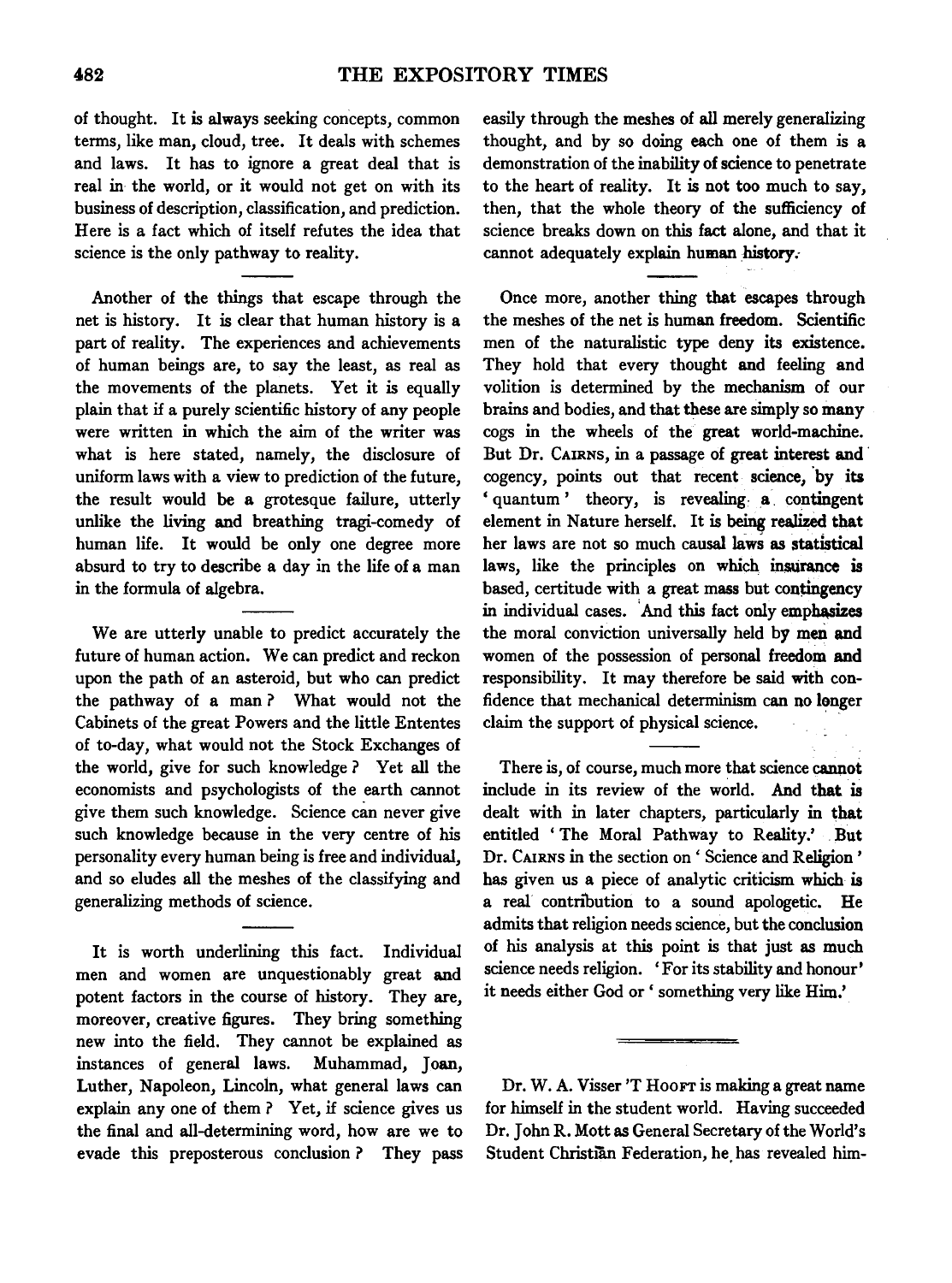self, both in his speeches and writings, as an ecclesiastical statesman of the front rank and a Christian thinker of distinction.

His most recent book, *None Other Gods* (S.C.M.; ss. net), gives a singularly penetrating diagnosis of the maladies of the modem world and a convincing statement of the Christian cure.

The book falls into two parts. In the first six chapters we have a discussion of the basis and content of the Christian way, with emphasis laid on the momentous choice which becomes inevitable when we are met by the challenge of Christ. The second part of the book deals with ' the Christian approach to modem civilization, to the totalitarian movements, to the intellectual world, and to one of the main contemporary philosophies of life.'

It is impossible to give here any adequate summary of a book which is packed full of thought and is written with a remarkable sanity and breadth of view. The fact that Dr. 'T Hoorr views the religious situation from a continental standpoint makes his analysis all the more illuminating and instructive to the English reader. It may be of service to give some account of a striking chapter in the book which is entitled ' God or Religion.'

' Why does the modem man use the word " God " as little as possible and the word " Religion " as much as possible?' We have grown so used to the terminology that many do not realize that there is any difference between the two. But the difference is very real. For religion is a human affair, having to do with our thoughts and feelings. But God is ' precisely that one reality which is beyond us, and which is not in our power or at our disposal.' Accordingly this emphasis on religion and this shyness about God is very significant and points to a shifting of our outlook on life. It indicates that ' there has arisen a profound uncertainty among us about the ultimate and objective realities of life, and a corresponding tendency to cling to the less elusive realities of subjective human experience.'

What is religion? We find, on looking at the question closely, that the word has two different connotations. In the first place it is used as a 'vague but convenient conception which embraces a complex group of phenomena which have no other point of similarity except that they have something to do with man's attitude to the deeper things of life.' Thus religion may include such utterly diverse things as temple-prostitution, cannibalism, andAugustine'sConfessions. But in the second place men have sought to unify these experiences, or to discover some common denominator among them. The consequence is that there has grown up the idea that ' behind the weird, incoherent mass of religious phenomena there is to be found a religion in which all men agree, a unity, not only of form, but also of content.' The two conceptions may be distinguished by speaking of religion with a small 'r' (which implies no more than the formal similarity of a group of phenomena), and Religion with a big 'R' (which means the supposed common substance underlying all religions).

It is Religion with the big 'R' which has come to usurp the place of God, and has covered the modem mind with clouds of confusion. We speak of the Philosophy of Religion, the Psychology of Religion, of Religious Education, and Religious Socialism, and we take for granted that we all know exactly what is meant. But do we *really* know ? Can we define this pretentious entity ? Of course we cannot. 'We have as many conceptions and definitions as we have professors who write and talk on the subject. We have definitions which are so comprehensive that there is absolutely nothing in human life which escapes being called religious, and we have definitions which are so narrow that only one single historic religion can claim to be a religion at all.'

The fact is that Religion with a big ' R ' does not really exist. The only actually existing religions stubbornly refuse to be run into any such mould. If we try to unify them we immediately find that the things they count most vital are the things in which they differ, and they all with one voice repudiate this attempted amalgamation. ' A synthesis of a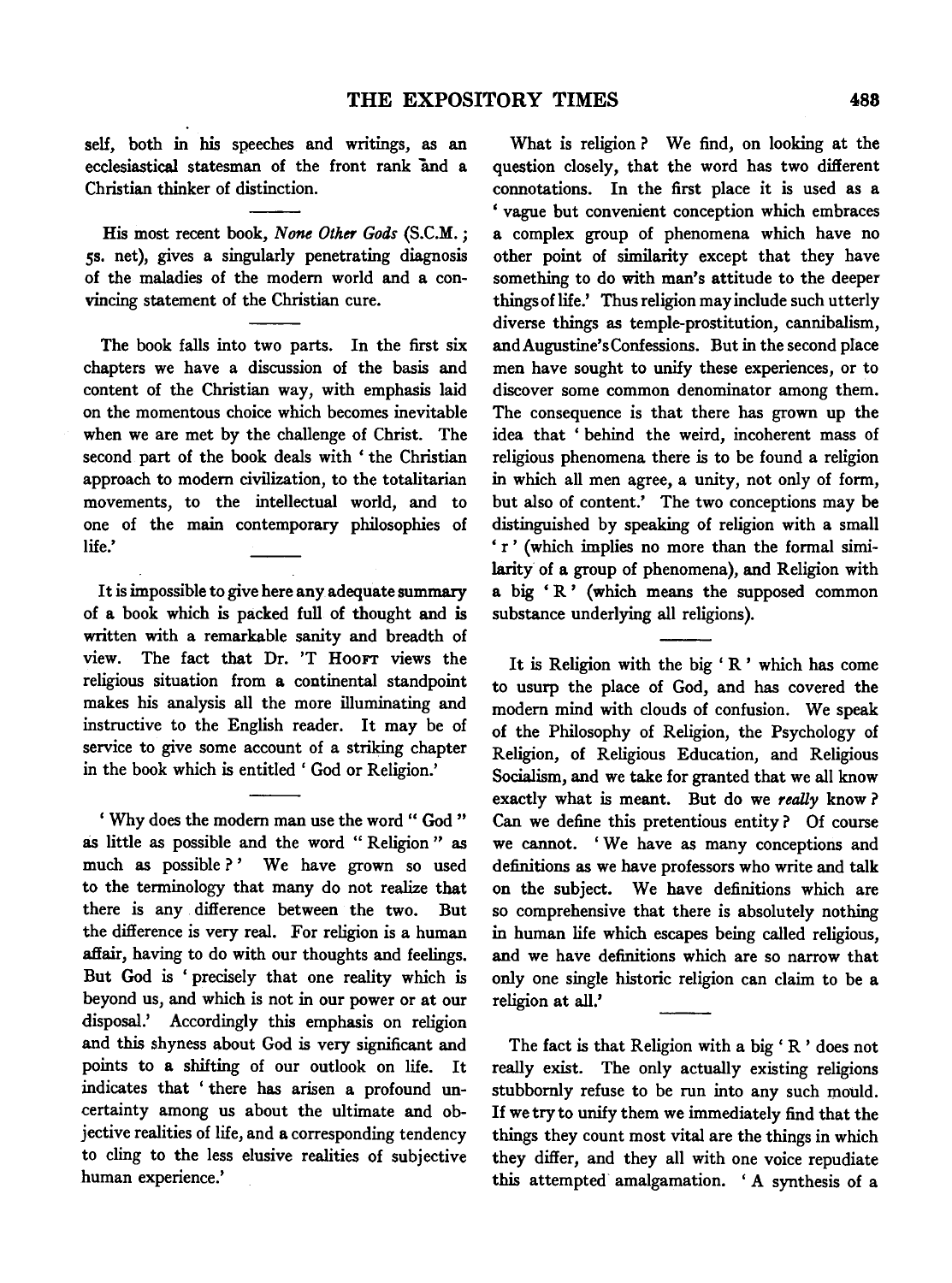Mohammedanism which has ceased to consider Mohammed as the one standard of faith and life, a Hinduism which has made the doctrine of Karma optional, and a Christianity which has given up its faith that Christ is the unique revelation of God, is not a synthesis of these real and historic religions, but merely a synthesis of their pale shadows.' Religion, then, in this sense does not and cannot exist. For it is the very genius of all religions to cling to that which they consider to be the ultimate or the absolute. And so, when they are invited to amalgamate, they are invited to treat their absolutes as relative, which to them is unthinkable, as being simply suicide.

There is, however, something very definite indicated by the modern man's use of the word Religion, something which very urgently needs to be elucidated and kept clearly in view. ' Modern . Religion is a most real thing. Only it is neither *the* common Religion of mankind, nor the common denominator of all positive religions, but rather *another* religion, which must, willy-nilly, take its place alongside of the already far too many existing faiths.' Many, of course, when they speak of Religion, mean the Christian Religion, others use the term through mental vagueness, but what most modems mean when they prefer being called ' religious ' to being called ' Christian,' ' Jewish,' ' Mohammedan,' or something else, is that they have no faith in the ultimates for which these historic religions stand. They would probably say that for them Religion is a matter of accepting such realities as can be scientifically proved to exist and to be truly useful to mankind. In so doing they imagine they are standing on solid ground, basing themselves on scientific proof instead of the nebulosities of faith. If they would only go to the root of the matter they would find that their position rests on faith as really as that of any other religion, faith in the validity of the assumptions and methods of natural science. Consequently ' the seemingly unshakable foundation of their Religion is in reality as open to attack as the orthodoxies of historical religion.'

When Religion is thus understood we find that

we are faced with a very definite choice between God and Religion. The difference really comes to this that in the one case man looks for help from on high, in the other case he looks for help from himself and his kind. In the one case he depends on a revelation of the grace and truth of God whereby he is saved, in the other case he expects no help or guidance beyond what comes through the insights and discoveries of man himself. There is a world of difference between revelation and discovery. They are not to be taken as two aspects of the same thing. ' Revelation means that something which I did not know beforehand, and which I cannot find out by myself, is communicated to me. It presupposes that there is something to be unveiled, or, to speak more precisely, that God is hidden. Nature and history, reason and the human soul, give us contradictory evidence about God. If I base myself upon one or more of these, I shall have to fashion for myself a God to believe in. And that is precisely what Religion does. But if I take the Biblical view that in Jesus Christ I come to know God Himself, then I have found something more than religion. I know then the way in which I may learn to distinguish, in Nature, in history, in reason and in my soul, that which is of God and that which is not.'

Christianity, therefore, is much more than just ' interest in religion.' What Jesus felt about religion as a purely human product may be seen from all He said about the Pharisees, whose main fault was that they were so extremely religious that they had no place left for God. Even Christians need to fight against the temptation to be interested more in Christianity as a religion than in Christianity as service of God. ' God is not only *more than*  the Christian religion, but even *opposed to* the Christian religion whenever that religion begins to be self-centred.' In our day there is a most healthy reaction against all sorts of piousness. But the crusaders for sincerity should clearly realize that their opponent is man-made religion and not God. 'If they do not, they are simply paving the way for a no less pious paganism, which will substitute the empty words of secularist orthodoxies for the empty words of cheap religion, and the sentimental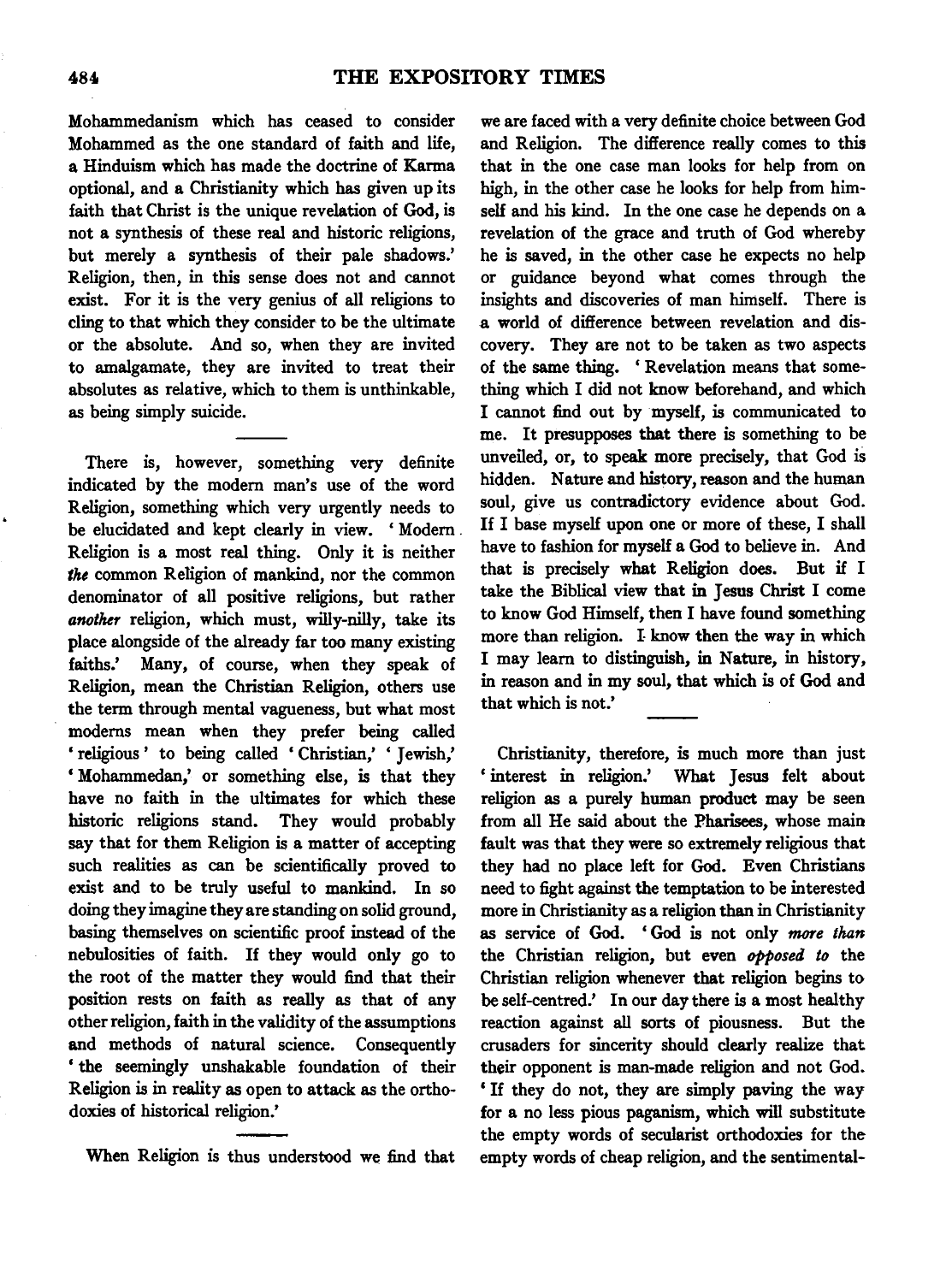ism of political cults for the sentimentalism of the Sunday School.'

Finally, it is only when the emphasis is laid on God and not on Religion that we get the right attitude to all the historic religions, and dare to go out into the world as missionaries. We have confidence to embark on the missionary enterprise, and indeed feel bound to become a missionary Church because we have something to pass on which is no mere invention or achievement of our own. ' We do not go in order to spread our Religion, or our values, nor even to share our best. For it would indeed be preposterous if we thought that *our* religion and culture would necessarily be of benefit to the whole wide world. And those to whom we come would rightly object to our superiority complex if we came because *our* religion was better than theirs. The whole situation is changed, however, if we go to speak of the God whom we have not invented or created, but whom we have come to know as the Lord of life and whose Reign we announce, because it has been announced to us.'

The Rev. Edward SHILLITO contributes the seventh volume to the 'Needs of To-day' Series, published by Messrs. Rich & Cowan at the price of 3s. 6d. net. The title of his volume is *You Can*  Find God. The treatment, as one has learned to expect of this popular writer, is simple, direct, graphic, and rich in spiritual quality. Let us weave together some of his thoughts and words.

We may or may not seek for God, but we must seek for something, or cease to be human. The world is for man a place where he asks, seeks, knocks ; and the asking, seeking, knocking are not optional but essential. The men who are most clearly men go out, not knowing whither they go, but sure that there is a City, with foundations, and they must not rest till they find it.

If man is a seeker so long as he fulfils his proper life, and if all his seekings are gathered up in onethe search for God-what roads are open to him?

It must be said to those who are seeking God that they must not pass by the door of the Church. We are too swift to condemn the very imperfect societies which do at least keep before the eyes of men the Light of God. They may do this most faultily, but they are the only societies that do it at all. We shall be foolish if in our search for God we neglect a Society which exists for this very thing, to perpetuate and to offer to mankind a way to God. We muat not turn away from it because it may happen to be the home of a motley crowd of people, who fall far short of their calling.

It must also be said to those who are seeking God that they may find Him even in the darkness. Sometimes He will have us go by green pastures and still waters, but sometimes He will lead us into the valley of the shadow. There may come an hour in which, for the sake of his loyalty to truth, a man has to enter into the darkness of doubt, and even of complete unbelief. Romanes knew the eclipse of faith, but in his patience he won his soul. We need not think as we leave the sunlit ways that we are leaving the God in whom we believed. Perhaps there may come times in which we can find God in the darkness and nowhere else.

But if we are to find God, we must be ready to face the fact of sin and to listen to the call for repentance. From this serious call we cannot escape. We shall not find God except as sinners find their Saviour. Let us not think that this is old and outworn language, something that is the mere dialect of a Church. If we cease to know the meaning of sin and judgment, vast areas of our human inheritance will be lost to us. Nor is there any reason why we should treat sin as a word descriptive only of the individual life. We should not only confess, 'I am the man who must know God's judgment and receive His mercy,' but also, 'I am the social problem. I am the problem of war.'

While we cannot find God without seeking, must not something more be said ? The seeker is also the sought. If we belong to a race that seeks, we belong also to a race that is sought. Upon this we rest our hope. Through all things in the heavens and in the